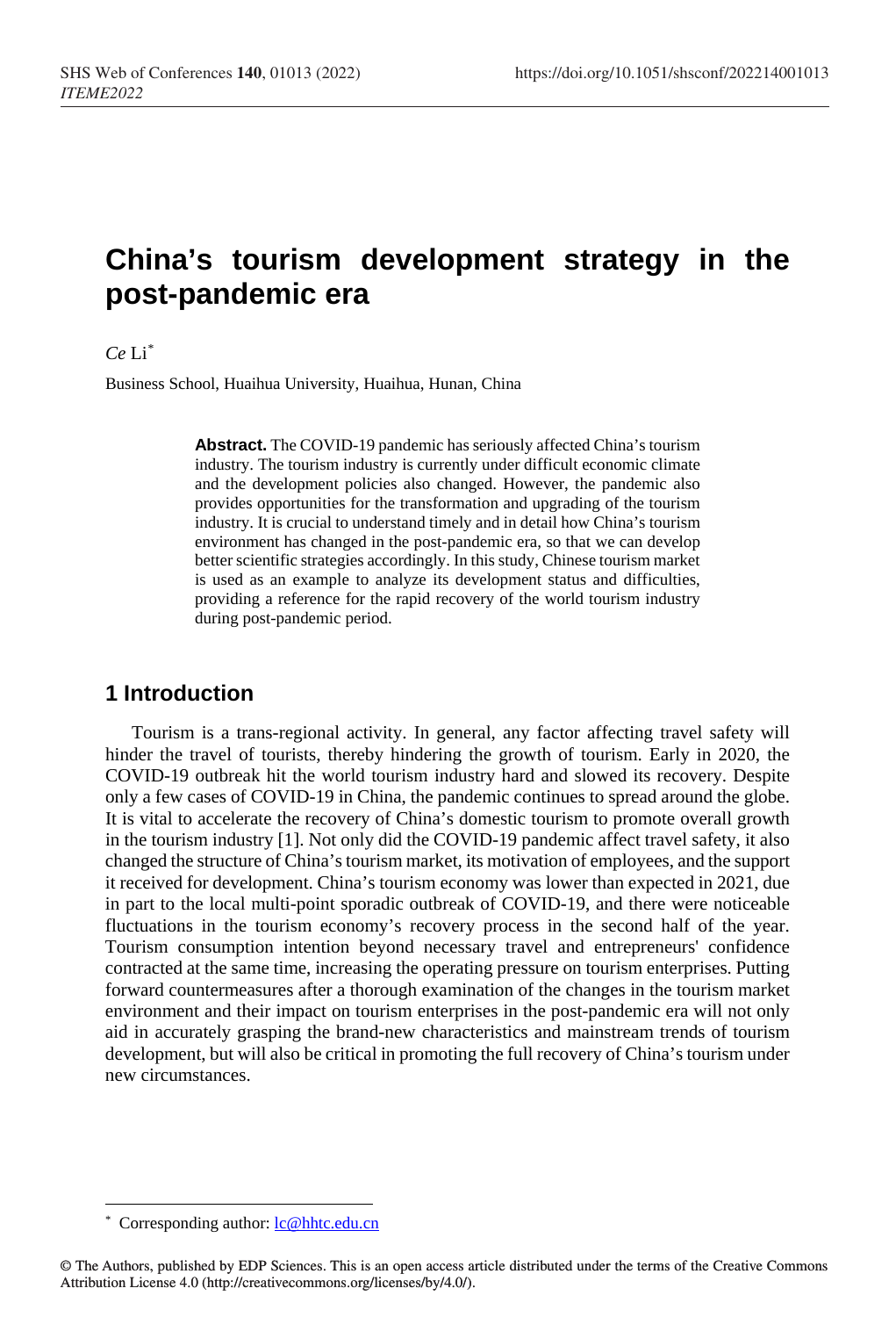# **2 Current development status of China's tourism industry in the post-pandemic era**

There has been a significant decline in tourism consumption demand, and the expected longterm growth trend has been disrupted. The global economic impact of the pandemic has altered residents' expectations and attitudes toward consumption. Tourism consumption expenditure is a highly optional household expenditure with a high elasticity of income demand. Tourist accommodation, which is more sensitive to epidemic prevention and control, has the largest decline of 28.8 compared with the previous year; travel and tourist catering decreased by 12.1% and 10.8% respectively [2]. It can be seen that residents' consumption demand has greatly reduced. A major impact of the unprecedented pandemic has been on the public's psychology, and the buffer period is longer due to the public's fear of infectious diseases. According to data from China's sampling survey, the total number of domestic tourists in the first three quarters of 2021 was 2.689 billion, while recovered to 58.5% for the same period of 2019. It will take some time to recover the confidence in China's tourism consumption.

| Category                                  | <b>Added value</b><br>(100 million yuan) | Growth (%) | <b>Composition</b> |
|-------------------------------------------|------------------------------------------|------------|--------------------|
| <b>Tourism and its related industries</b> | 40628                                    | $-9.7$     | 100.0              |
| <b>Tourism industry</b>                   | 36429                                    | $-10.6$    | 89.7               |
| <b>Travelling</b>                         | 10600                                    | $-12.1$    | 26.1               |
| <b>Accommodation</b>                      | 2565                                     | $-28.8$    | 6.3                |
| Catering                                  | 5536                                     | $-10.8$    | 13.6               |
| <b>Sightseeing</b>                        | 2091                                     | $-2.4$     | 5.1                |
| <b>Shopping</b>                           | 13116                                    | $-6.8$     | 32.3               |
| <b>Entertainment</b>                      | 1729                                     | $-8.1$     | 4.3                |
| <b>Integrated tourism services</b>        | 792                                      | $-0.4$     | 2.0                |
| <b>Tourism-related industries</b>         | 4199                                     | $-0.8$     | 10.3               |
| <b>Tourism auxiliary services</b>         | 4144                                     | $-0.8$     | 10                 |
| Government tourism management             | 55                                       | 3.1        | 0.1                |

**Table 1.** Added value of China's tourism and its related industries in 2020.

Source: National Bureau of Statistics.

The pandemic led to a reduction in market size, and the re-structuring of the market affected the pattern of original competition greatly. On the one hand, small and mediumsized enterprises in the traditional tourism sector are not well equipped to handle risks. As a result, they are facing tremendous pressure to survive. This has led some of them to withdraw from the market. The COVID-19 has, on the other hand, severely impacted the tourism industry in terms of supply and demand (particularly for inbound tourism and business travel), and led to a series of problems such as difficulty in rewarding investment in related industries. China Tourism Academy predicts that China will receive 31.98 million inbound tourists and gain an international tourism revenue of 20.8 billion US dollars, up 22% and 16% respectively from what was achieved in 2019.

Outbound travel agencies, which are directly affected by the demand, face serious challenges in developing and transforming domestic tour products due to their lack of business resources, talent allocation and the uncertainty of the pandemic. Meanwhile, with the wider application of digital technologies such as cloud conference and cloud contractsigning, and the controlled travel and conference expenses of enterprises, some business travel markets in the hotel industry have not tapped new potential markets to make up for it,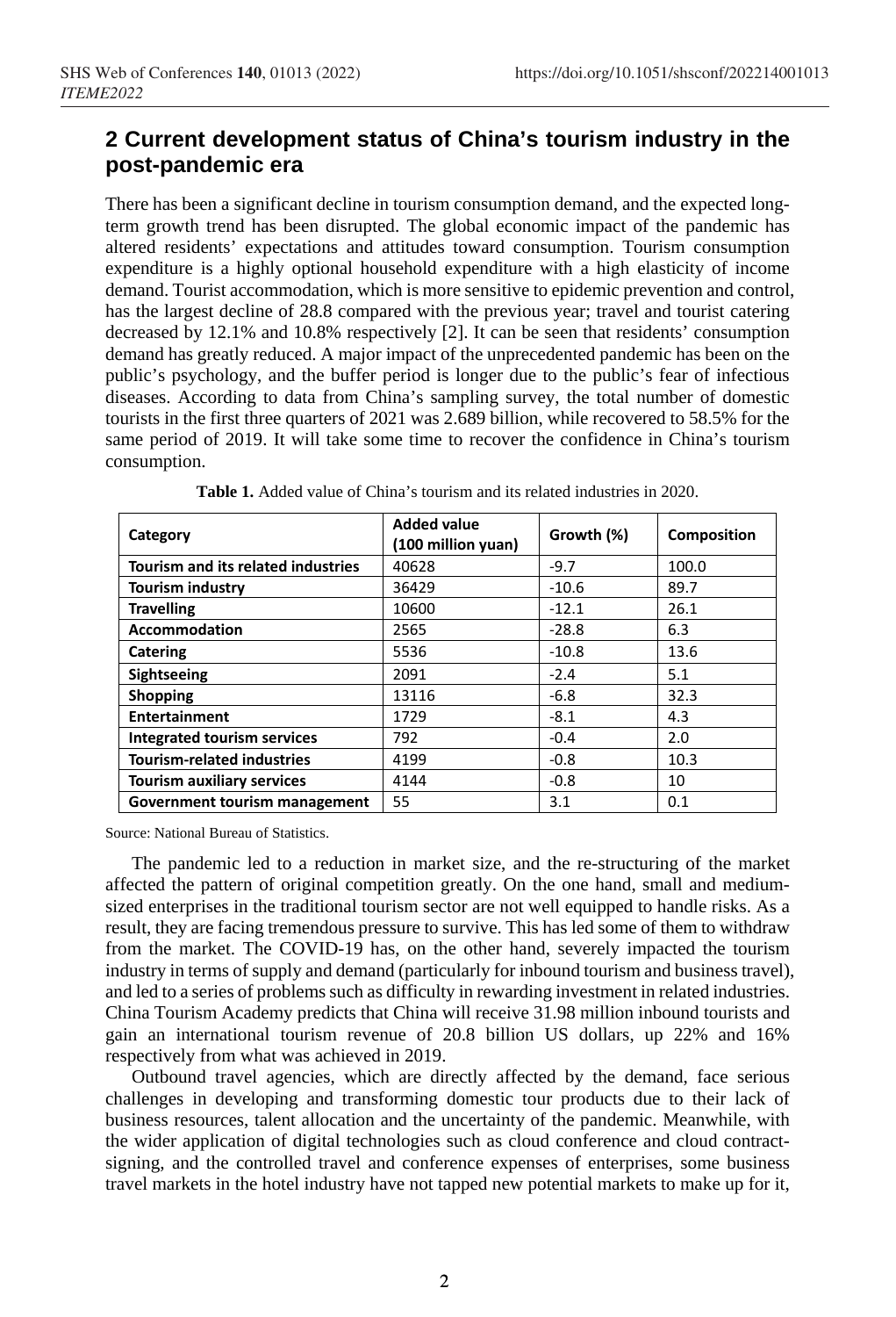resulting in some international convention hotels also facing transformation difficulties and bankruptcy liquidation risks.

The employment status is grim, and the number of unemployed populations have increased dramatically. Tourism, as a more labor-intensive industry, has been affected greatly by COVID-19, which has reduced the number of workers and employment in tourism enterprises, with the most affected being the female group. This is because many industries undertaken by women have been severely affected by the epidemic, such as tourism, hotels, catering, entertainment, sales, manufacturing, etc., among which the unemployment rate for tourism has obviously increased. In 2020, 22.47% of workers in travel agencies changed jobs, and the situation in 2021 is even less optimistic. In February 2020, China's urban unemployment rate reached 6.2%, the highest level in history [3]. As COVID-19 has been effectively controlled, China's employment situation has improved. From January to September 2021, the average surveyed urban unemployment rate in China was 5.2% [4], which still lags far behind the unemployment rate of 3.62% in 2019.







Source: National Bureau of Statistics and China Tourism Academy

**Fig. 2.** Registered urban unemployment rate in the past five years.

Source: National Bureau of Statistics

# **3 Conclusions and suggestions**

### **3.1 Conclusions**

The COVID-19 pandemic, as a public health emergency, has had a dramatic impact on China's tourism market. The pandemic has now been effectively controlled, and market recovery has become the main focus of industry development. By investigating the current supply and demand situation in the tourism market and the employment status, this paper draws the following main conclusions:

First, despite the impact of the epidemic on the domestic tourism market, tourism trips and tourism revenue have considerable recovery potential. With the improvement of the epidemic prevention and control, the number of domestic tourism trips is expected to be 3.431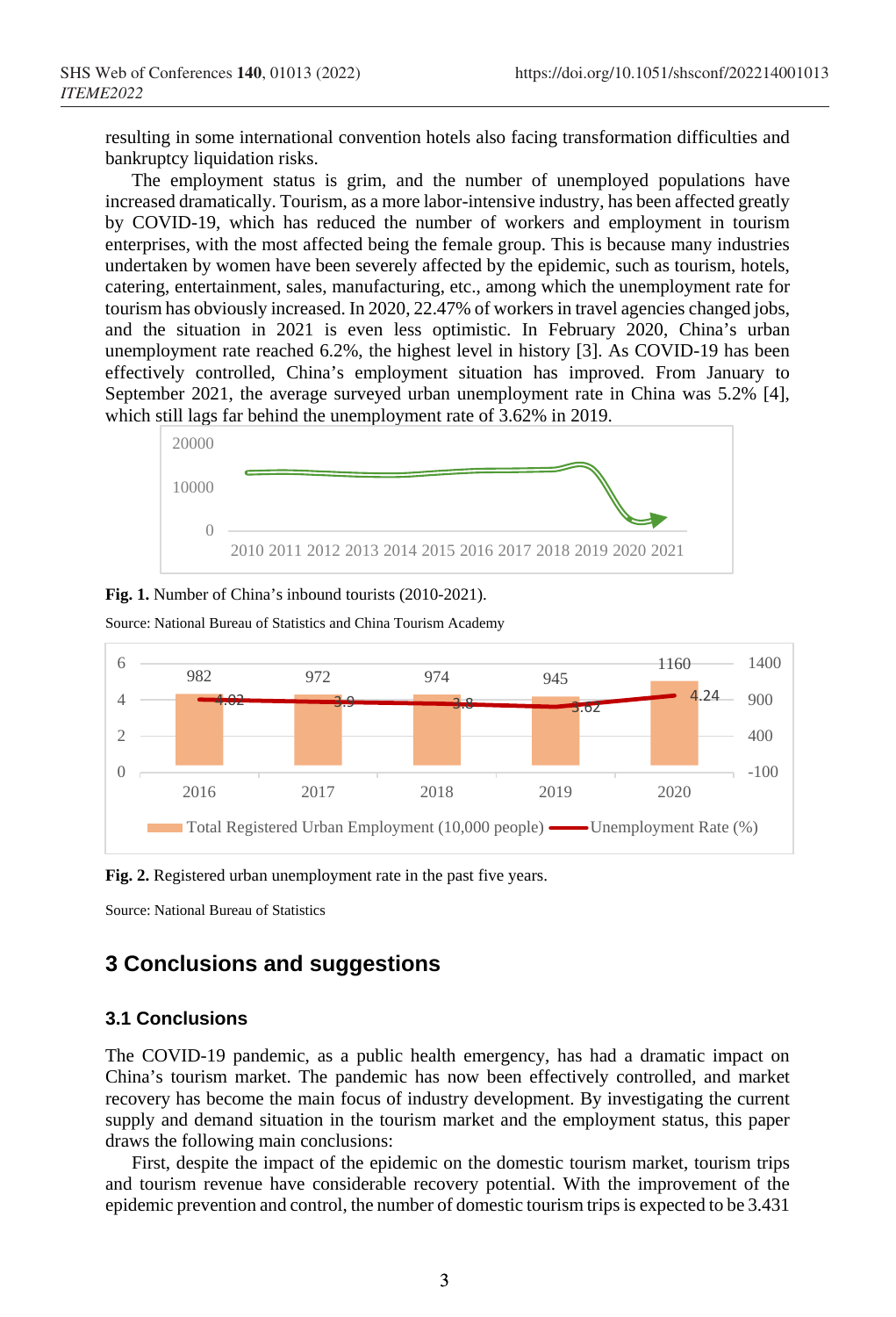billion and tourism revenue 3.02 trillion yuan for the year 2021, up 19% and 35% year-onyear, recovering to 57% and 53% of the same level in 2019, respectively; second, the domestic tourism market is the first to recover, and the demand for health-related tourism products and services has been stimulated and released. Enterprises should cater to the domestic tourism market, and meet the emerging needs with product development and business model innovation to turn the crisis into an opportunity; third, in major public health emergencies, precise and timely tourism support policies and the collaboration of tourism industry associations are important for the recovery in tourism, while the transformation and upgrading of tourism enterprises is an inevitable choice for tourism enterprises to survive.

### **3.2 Suggestions**

First, due to the unstable pandemic situation and its long-term impact on tourism, the state financial authorities should, on the one hand, give more financial support to the tourism industry for daily operations, establish special funds for emergency management, and provide interest-free or low-interest loans to tourism enterprises in a timely manner using tax, fiscal and financial means to ensure that a large number of tourism enterprises do not close down during the epidemic. The supporting policies provided during the pandemic were not enough. The government should update the policies and strategies based on the changing situation. On the other hand, the government should implement an active credit policy, and gradually release tourism consumption demand through tourism promotion, tourism pre-sale and improving the quality of tourism public services according to epidemic prevention and control measures. Besides, the government should enhance the ability of tourism industry associations to conduct research and think tank services, and provide new driving forces for the transformation and development of China's tourism industry. Second, regular epidemic prevention and control has increased the demand for contactless and weak-contact services. Tourism enterprises should accelerate the process of tourism digitalization, introduce new technologies such as 5G, holographic projection and VR/AR, etc., increase the interactivity, immersion and digitization of cultural tourism projects, and launch products and projects such as home VR travel products and online tourservices of scenic spots. Meanwhile, tourism enterprises should also improve the digital and intelligent operation level of management, service and marketing. Third, the government should promote the innovation and development of tourism products. On the one hand, the tourism industry is recommended to be deeply integrated with industry, agriculture, sports, and finance to enrich and optimize "Tourism Plus" products. On the other hand, as the pandemic changes the tourists' life concept, tourism enterprises should actively develop medical, health preservation and ecological tourism products. The role of trade associations in information collection and release, policy coordination and behavior guidance during the pandemic should continue to be strengthened. At the same time, trade associations should also establish a response mechanism and safety assurance system for a regular crisis.

# **References**

- 1. Song R, Feng J. Research on the recovery of China's domestic tourism market: assessment and suggestion. Journal of Shanxi Normal University (Natural Science Edition). 2021; 49(6): 1-7.
- 2. National Bureau of Statistics. In 2020, the added value of national tourism and related industries accounted for 4.01% of GDP (2020). Retrieved from http://www.stats.gov.cn/xxgk/sjfb/zxfb2020/202112/t20211229\_1825727.html.